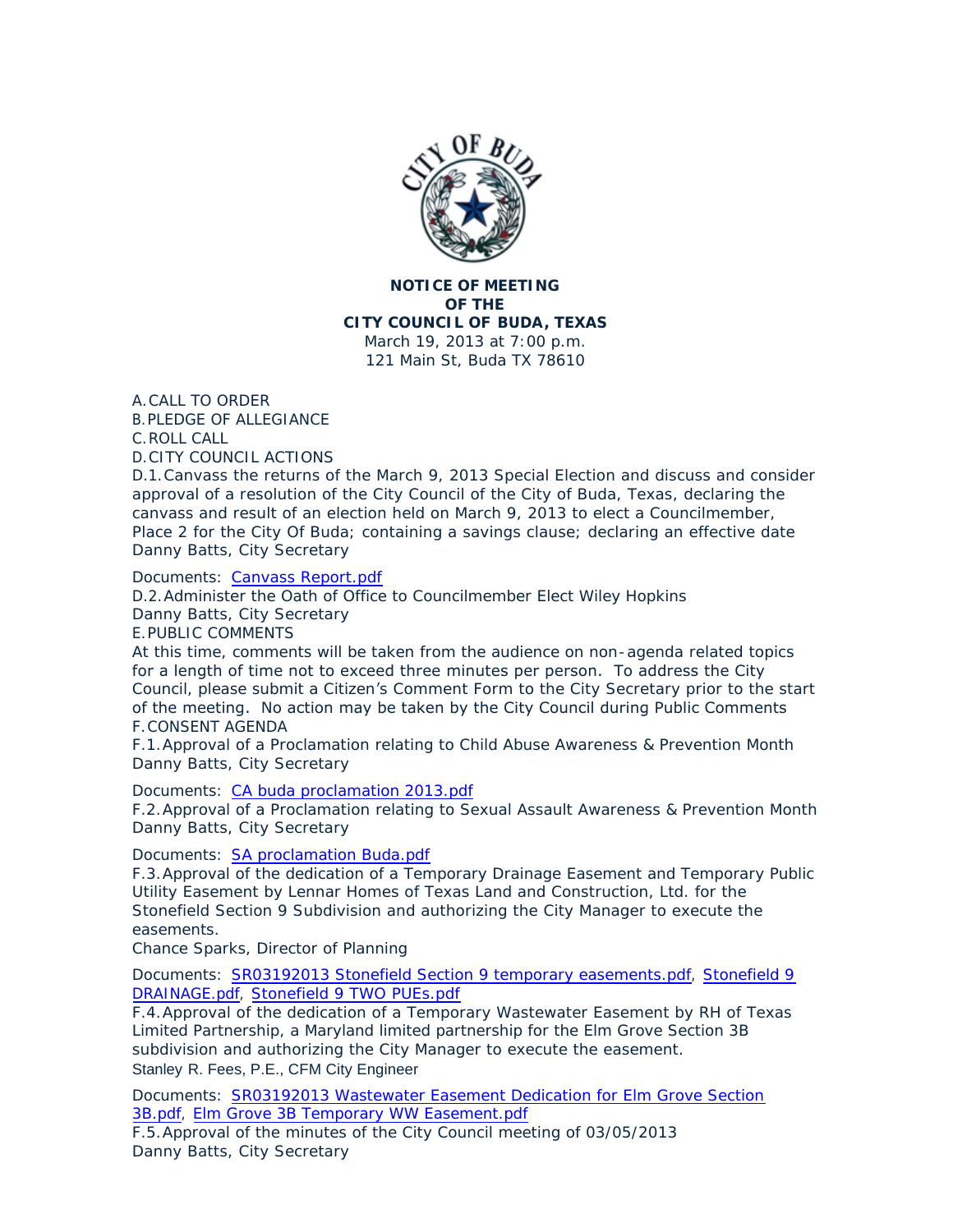Documents: [03-05-2013 Rev.pdf](http://ci.buda.tx.us/AgendaCenter/ViewFile/Item/228?fileID=580)

F.6. Approval of the Performance Agreement between the Buda EDC and CSI Printing. Ann Miller, Buda EDC

Documents: [CIty Countil Meeting - Resolution Reading \(2\).pdf](http://ci.buda.tx.us/AgendaCenter/ViewFile/Item/198?fileID=577)

G. PRESENTATION

G.1. Presentation by the Texas Main Street Program regarding potential participation in the program.

Chance Sparks, Director of Planning

Debra Farst, State Coordinator, Texas Main Street Program

Documents: [SR031913 Main Street.pdf](http://ci.buda.tx.us/AgendaCenter/ViewFile/Item/225?fileID=560)

REGULAR AGENDA ITEMS H.

H.1. Deliberation and possible action on awarding the bid for construction of the Safe Routes to Schools project contingent upon TxDOT approval and authorizing the City Manager to execute the contract.

Stanley Fees, P.E., CFM, City Engineer

Documents: SR 03192013 Safe Routes to Schools Bid Award Recommendation Staff Report.pdf, [BUD003\\_Bid Award Recommendation\\_2013-3-5.pdf,](http://ci.buda.tx.us/AgendaCenter/ViewFile/Item/220?fileID=551) [Standard Form of](http://ci.buda.tx.us/AgendaCenter/ViewFile/Item/220?fileID=552)  Agreement betwen Owner and Contractor.pdf, [Buda SRTS Plan maps.pdf](http://ci.buda.tx.us/AgendaCenter/ViewFile/Item/220?fileID=553), [09062012 CIP](http://ci.buda.tx.us/AgendaCenter/ViewFile/Item/220?fileID=554)  Project Expenditure Summary.pdf

H.2. Deliberation and possible action on the first reading of an ordinance amending the official zoning map of the City of Buda to change the existing zoning of C3/R3 to C3/R3/MFR on approximately 20.09 acres of land in the Josephus S. Irvine Survey, Hays County, Texas, being a portion of the 221 Drive Commercial Subidivision. Chance Sparks, Director of Planning

Documents: [1 SR031913 Main Street East rezoning.pdf,](http://ci.buda.tx.us/AgendaCenter/ViewFile/Item/223?fileID=565) 1a ORD \_\_\_\_\_\_- \_\_\_\_ - Main Street East tract.pdf, [Property owner letter.pdf,](http://ci.buda.tx.us/AgendaCenter/ViewFile/Item/223?fileID=572) [Main Street East Rezoning.pdf](http://ci.buda.tx.us/AgendaCenter/ViewFile/Item/223?fileID=567), [Main](http://ci.buda.tx.us/AgendaCenter/ViewFile/Item/223?fileID=568)  Street East Zoning Map.pdf, [Noise attenuation memo updated.pdf,](http://ci.buda.tx.us/AgendaCenter/ViewFile/Item/223?fileID=570) [Noise attenuation](http://ci.buda.tx.us/AgendaCenter/ViewFile/Item/223?fileID=569)  exhibit.pdf, [possible deed restriction for multifamily.pdf](http://ci.buda.tx.us/AgendaCenter/ViewFile/Item/223?fileID=571)

H.3. Discuss and consider approval of a salary scale for Buda Police Officers Bo Kidd

Documents: [Agenda Summary SalarySteps.docx](http://ci.buda.tx.us/AgendaCenter/ViewFile/Item/226?fileID=586), [SalaryScalesFinal.pdf](http://ci.buda.tx.us/AgendaCenter/ViewFile/Item/226?fileID=584) H.4. Deliberation and possible action on the first reading of an ordinance limiting parking of commercial motor vehicles upon certain public and private properties. Chance Sparks, Director of Planning

Documents: [SR031913 Mesquite parking limits.pdf](http://ci.buda.tx.us/AgendaCenter/ViewFile/Item/231?fileID=583), [Mesquite Commercial Vehicle P](http://ci.buda.tx.us/AgendaCenter/ViewFile/Item/231?fileID=582)arking Ordinance.pdf, [Comparison of ordinances.pdf](http://ci.buda.tx.us/AgendaCenter/ViewFile/Item/231?fileID=581)

H.5. Deliberation and possible action on the second reading of an ordinance prohibiting overnight parking of commercial motor vehicles and campers upon private property. Chance Sparks, Director of Planning

Documents: [SR031913 overnight parking limits.pdf,](http://ci.buda.tx.us/AgendaCenter/ViewFile/Item/222?fileID=579) Draft Overnight Parking Ordinance.pdf

EXECUTIVE SESSION I.

I.1. Pursuant to 551.071, seek the advice of the City Attorney on legal issues related to the appeal of zoning decisions and litigation pending against the City's Board of Adjustment, CellTex Site Services, Ltd. v. City of Buda and the Zoning Board of Adjustment of the City of Buda.

Ross Fischer, City Attorney

STAFF REPORTS J.

J.1. City Manager's Report

Kenneth Williams, City Manager

- Planning Department
- Engineering Department
- Water projects
- Wastewater projects